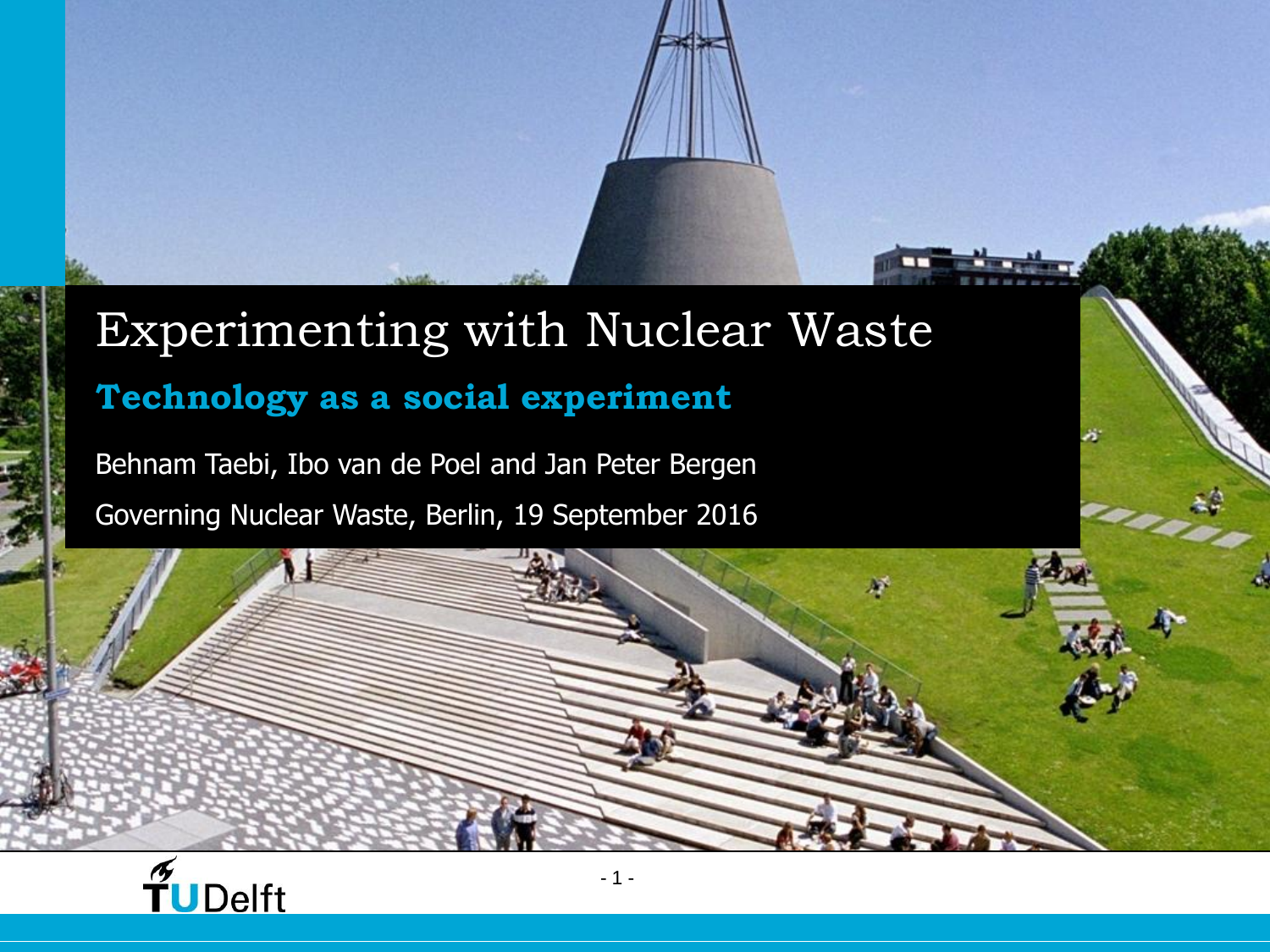## Disposal as social experiment

• Developing repositories has been often seen as a technical challenge: first technical *solution*, then social *acceptance* 

- even after the *participatory turn* (Bergmans et al 2015)
- Technocratic approaches err and they have led to controversies, because they neglect socio-ethical issues
	- E.g. technical and social uncertainties, intricate justice issues and reversibility
- Nuclear waste disposal should be considered as a social experiment in order to help address societal and ethical issues

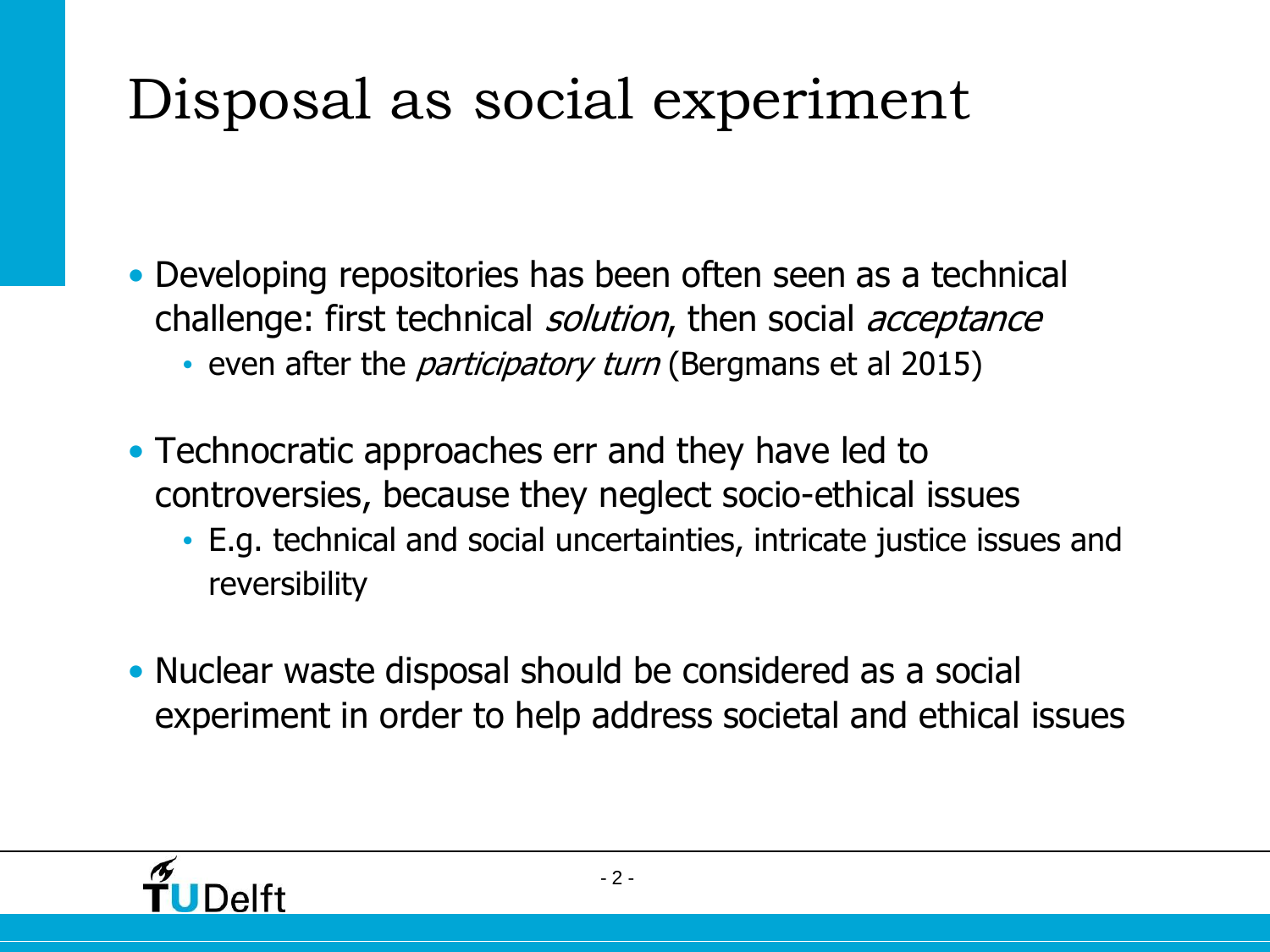## Structure of the presentation

• What is a social experiment?

- Why is nuclear waste disposal a social experiment?
- Responsible *experimentation* with nuclear waste disposal
	- What/how can we learn?
	- How can we design for reversiblility?
	- Justice (procedural and spatial/temporal distributive)
- Multinational nuclear waste disposal as a social experiment
	- Experimentalist governance

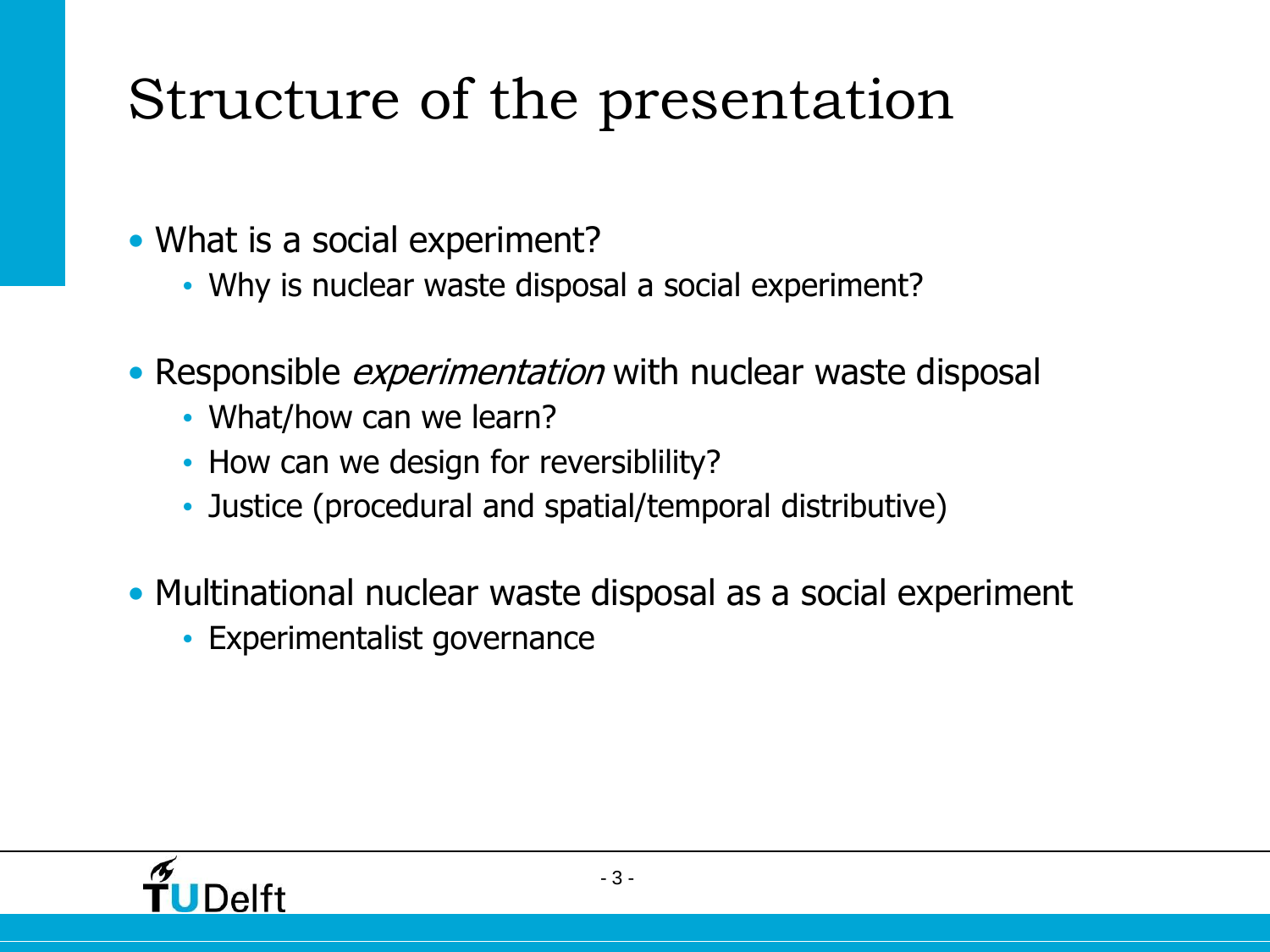#### Part 1: Social experimentation

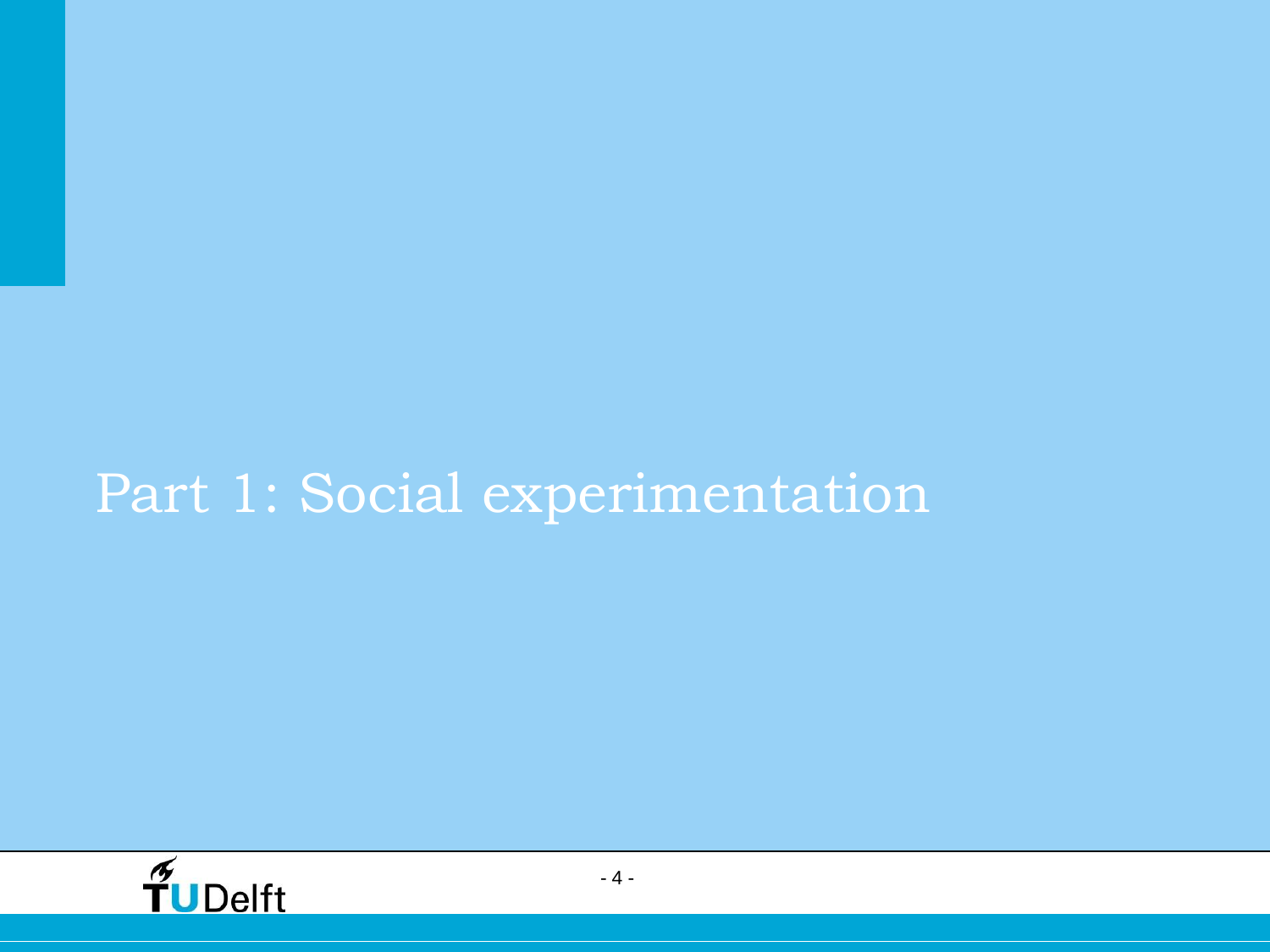## Scientific experiments

- Epistemic aim is often to test hypothesis or to find causal relations
- Control of independent variables and possible intervening factors is often crucial to achieve that epistemic aim
- E.g. controlled randomized trials in medicine

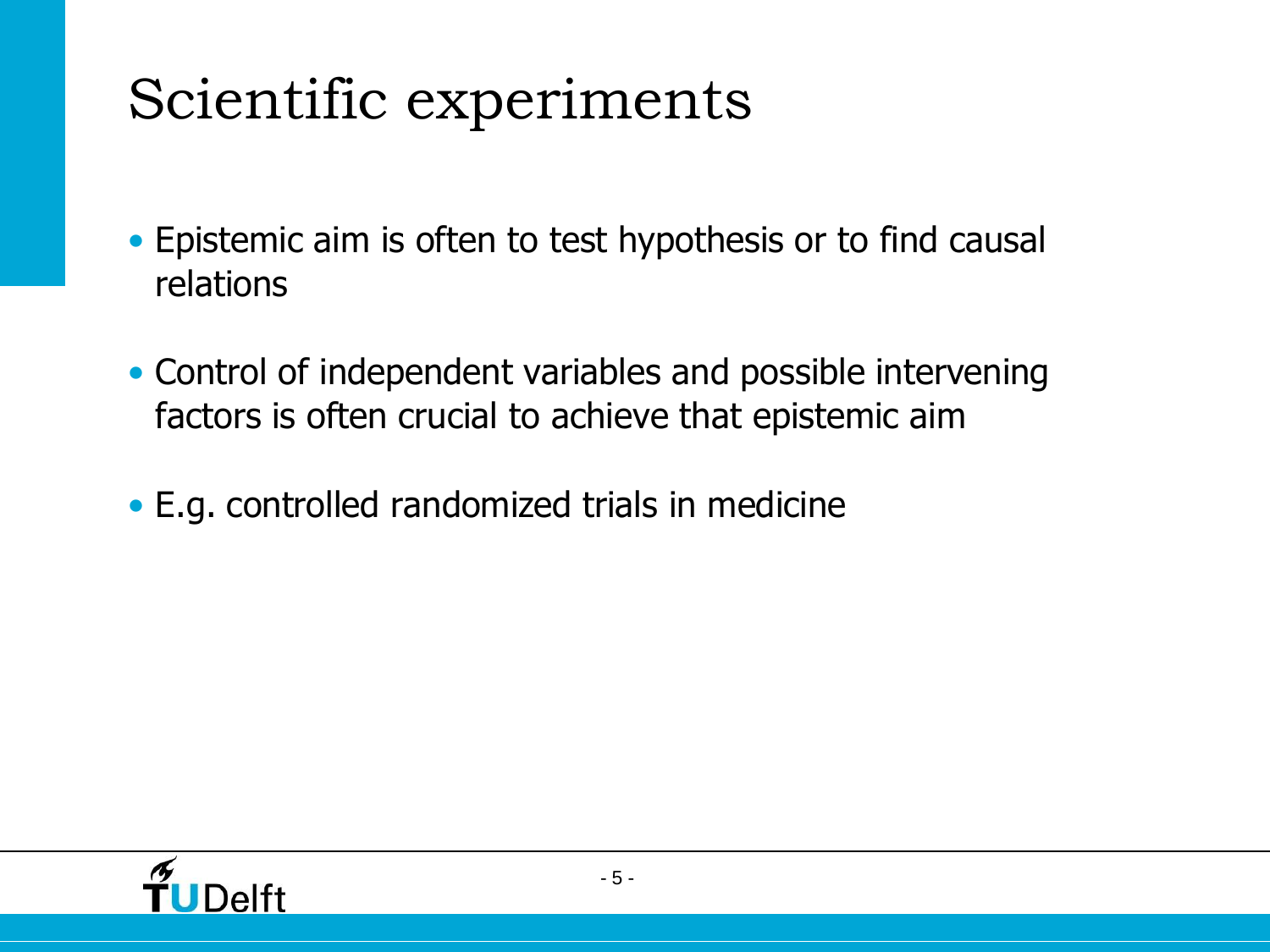## Design experiment

• Experimental introduction of a 'design' in society to try it out

- Aim is to improve the design along the way while implementing it
- Learning takes place but not primarily about causal relations
- E.g. early introduction of new not yet fully finished software technology for the purpose of debugging and optimization

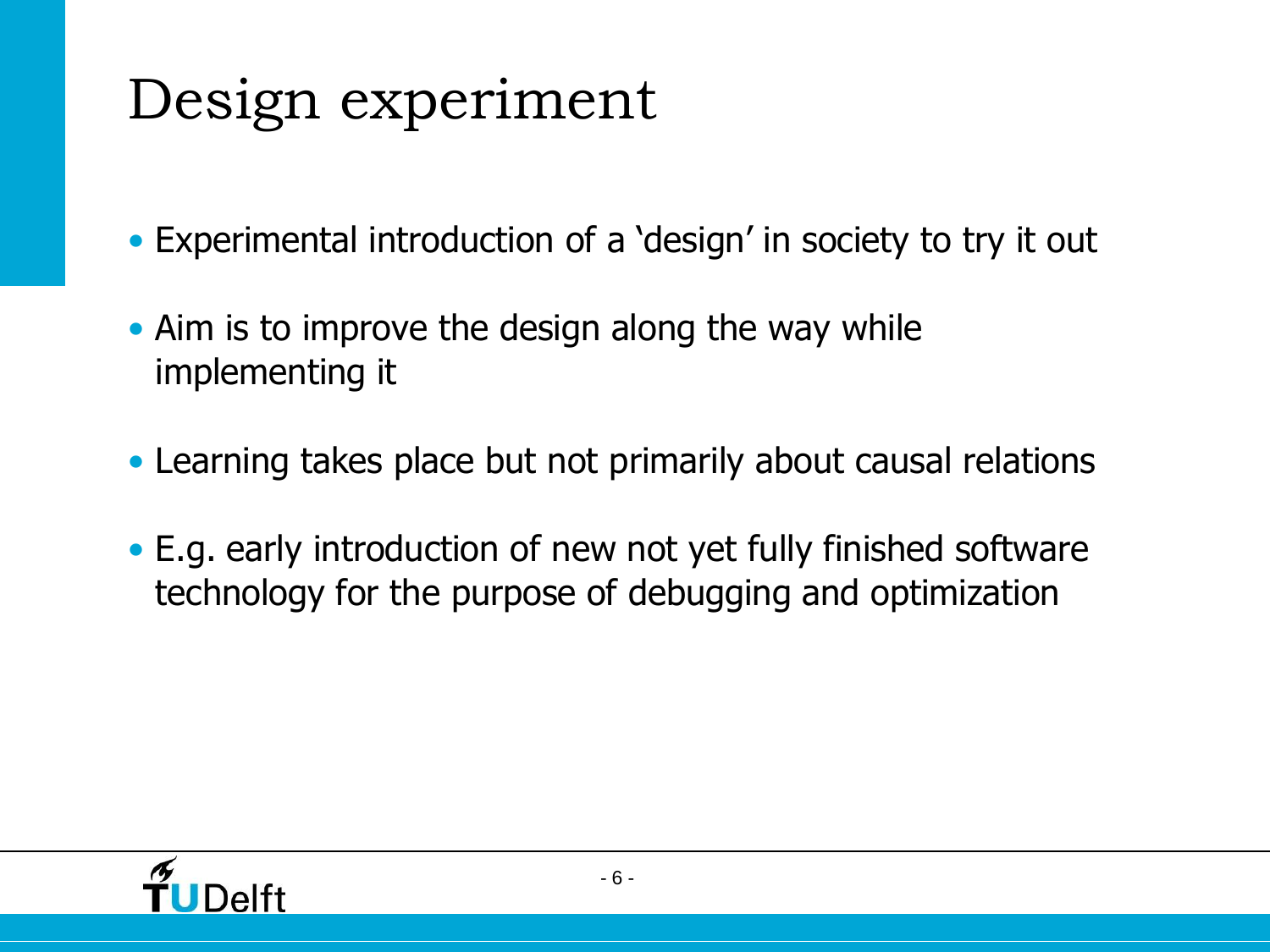## Social experiments with new technology

- Often, they are 'not called by name': de facto experiment
- Often, we don't have the liberty of turning them into a scientific experiment (with an epistemic aim)
	- Too many and unacceptable risks involved
- Social experiments with technology resemble more a design experiments with limited room for learning

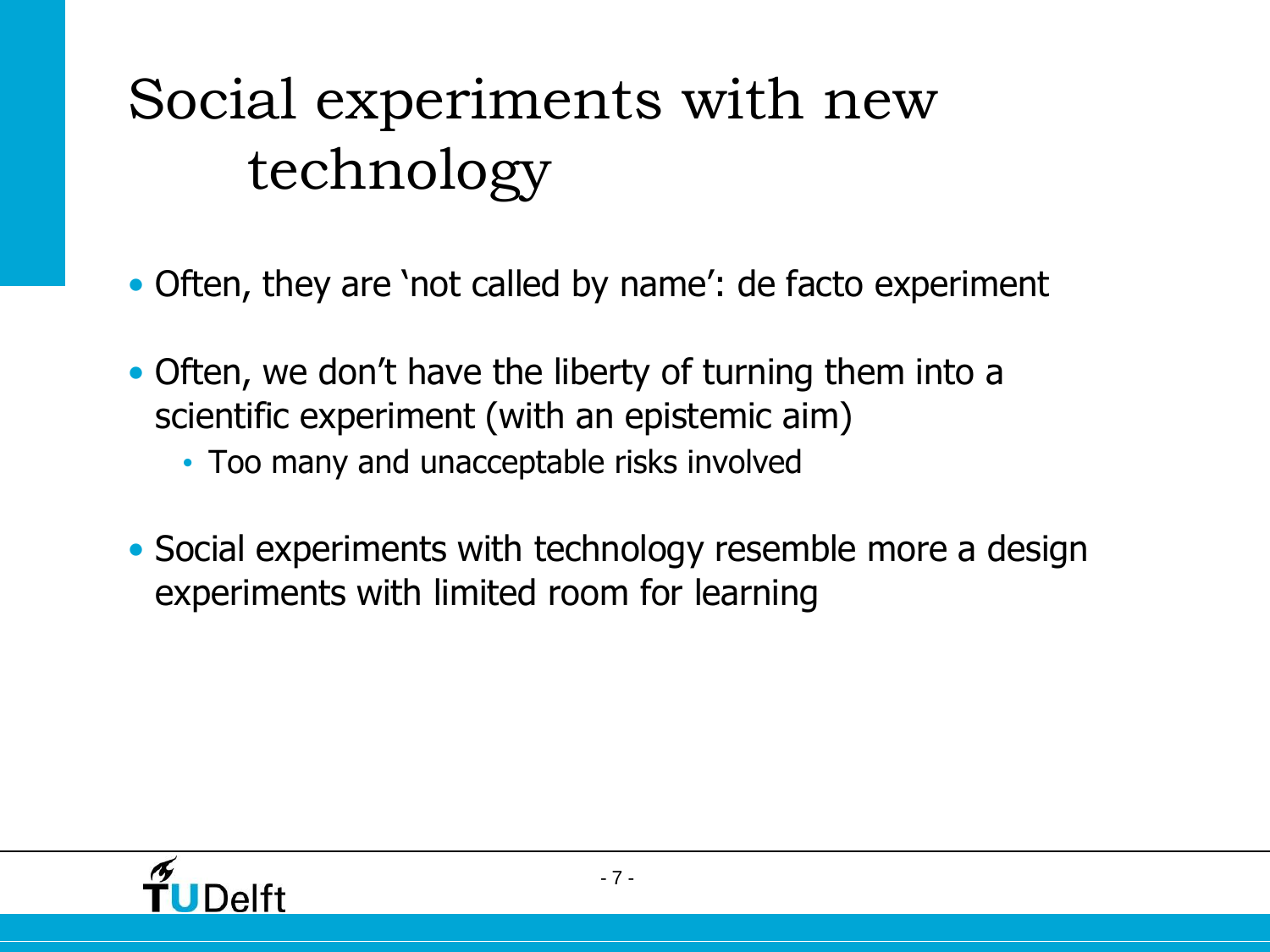### "Unavoidable experimental state"

[W]e are in an unavoidably experimental state. Yet this is usually deleted from public view and public negotiation. If citizens are routinely being enrolled without negotiation as experimental subjects, in experiments which are not called by name, then some serious ethical and social issues would have to be addressed.

(EU expert group on science and governance 2007)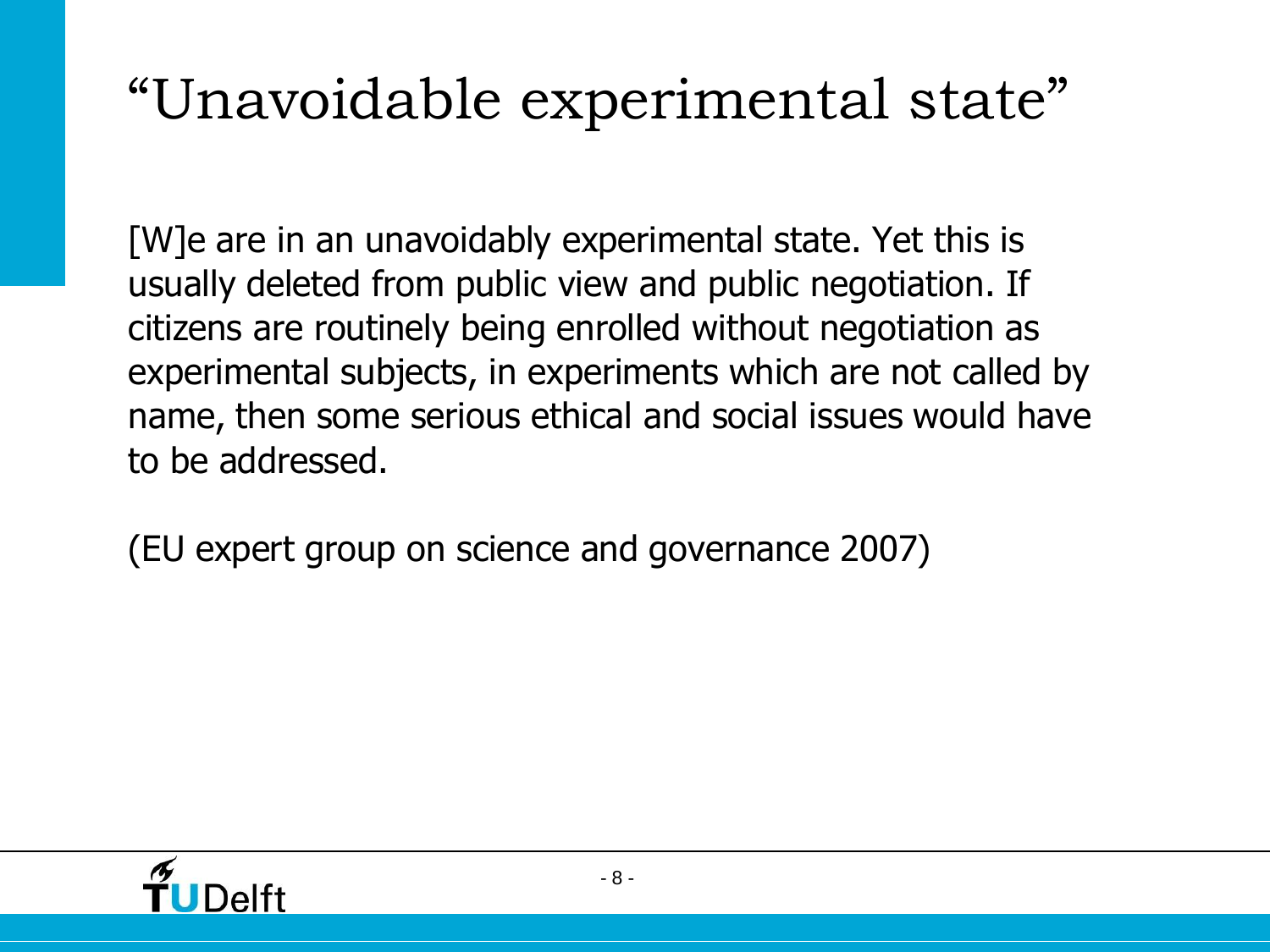# Part II: Responsible experimentation with nuclear waste,

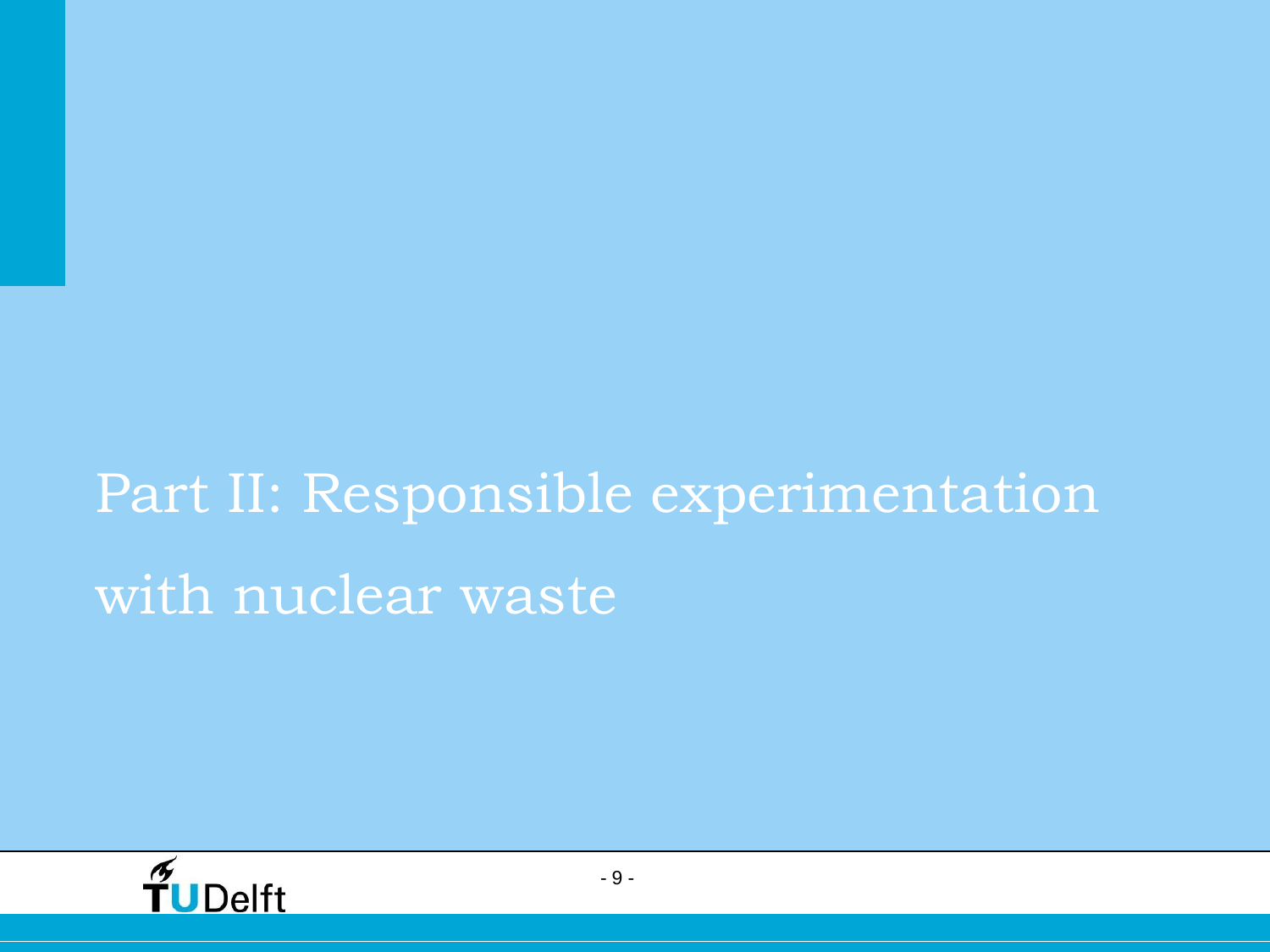## Responsible experimentation

• Differences with standard experiments:

- More and other people involved (users and bystanders)
- Less controllable environment (closed versus open system)
- Often not conceived as experiments (de facto experiment)

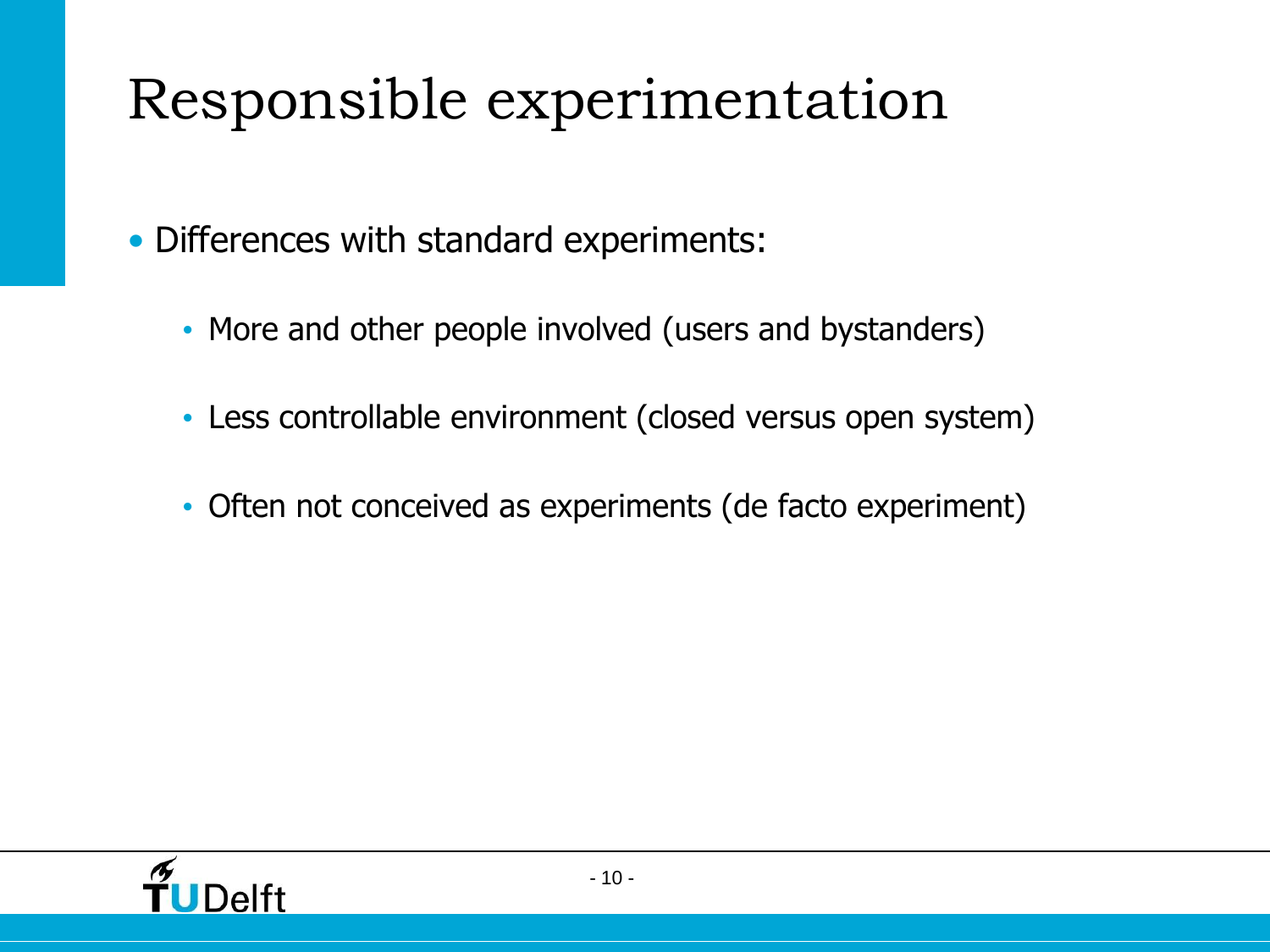## Disposal as experimental technology

• Only little experience with nuclear waste disposal

- Times scales of (possible) effects: 10,000 to 1,000,000 years
- It will most likely remain *experimental* and a technology in development for another 100 years
	- No operational (commercial) waste disposal places yet
	- Building and operating repositories will take decades
	- E.g. the official Dutch policy is to dispose of in 2120
- Some kind of experiment is unavoidable
	- How to do it (more) responsibly?
	- How to organize implementation as a design experiment?

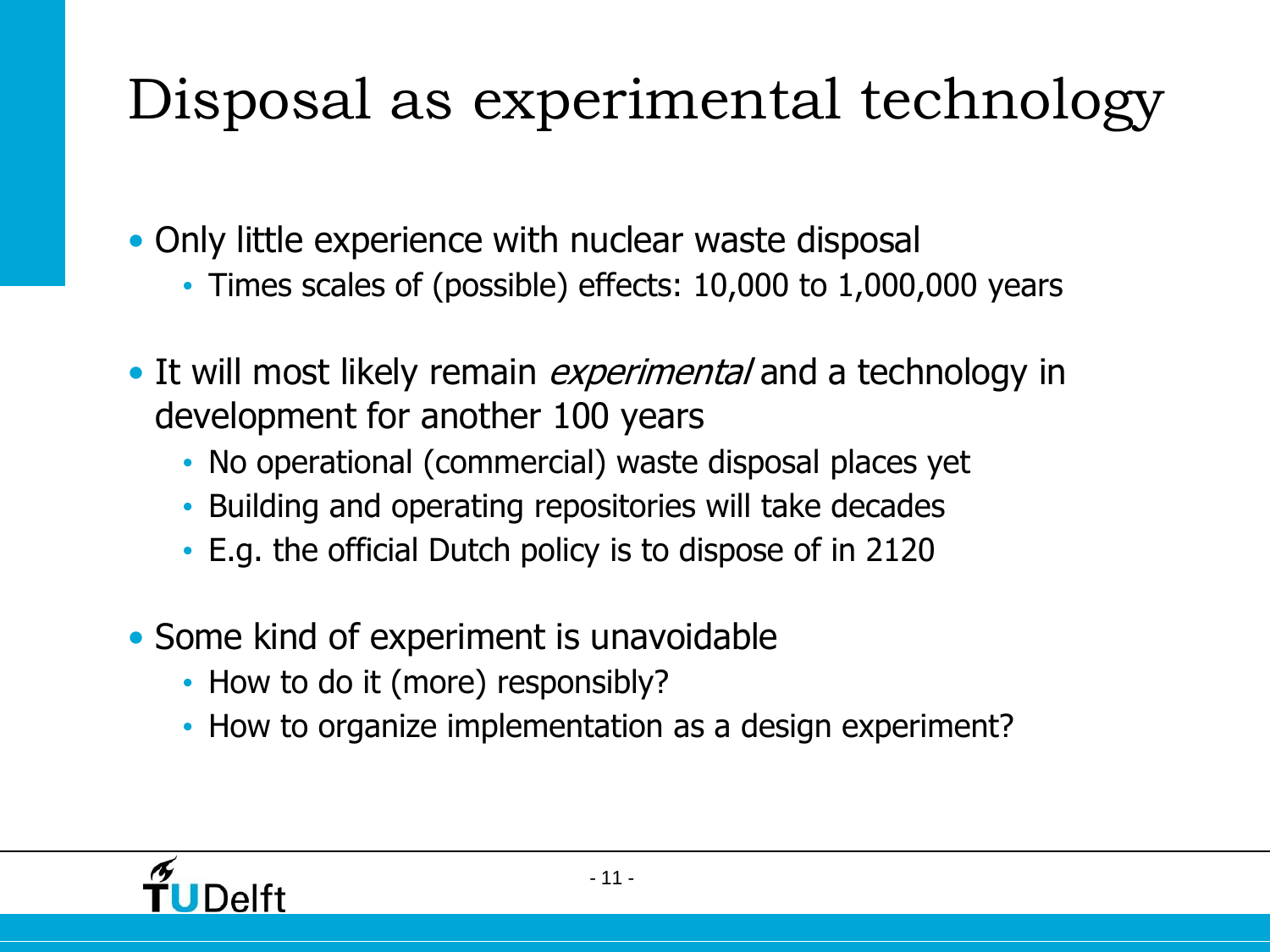## Learning

- Physical learning
	- Long-term implementation project and the need for monitoring
- Institutional learning
	- Regulatory experiments: e.g. multinational disposal
	- Institutional memory
- Moral learning
	- How safe is safe enough?
	- How to ensure long-term safety?
	- How to deal with the interests of different future generations?
- How to design the experiment so that we can learn optimally while avoiding (large-scale) harm?

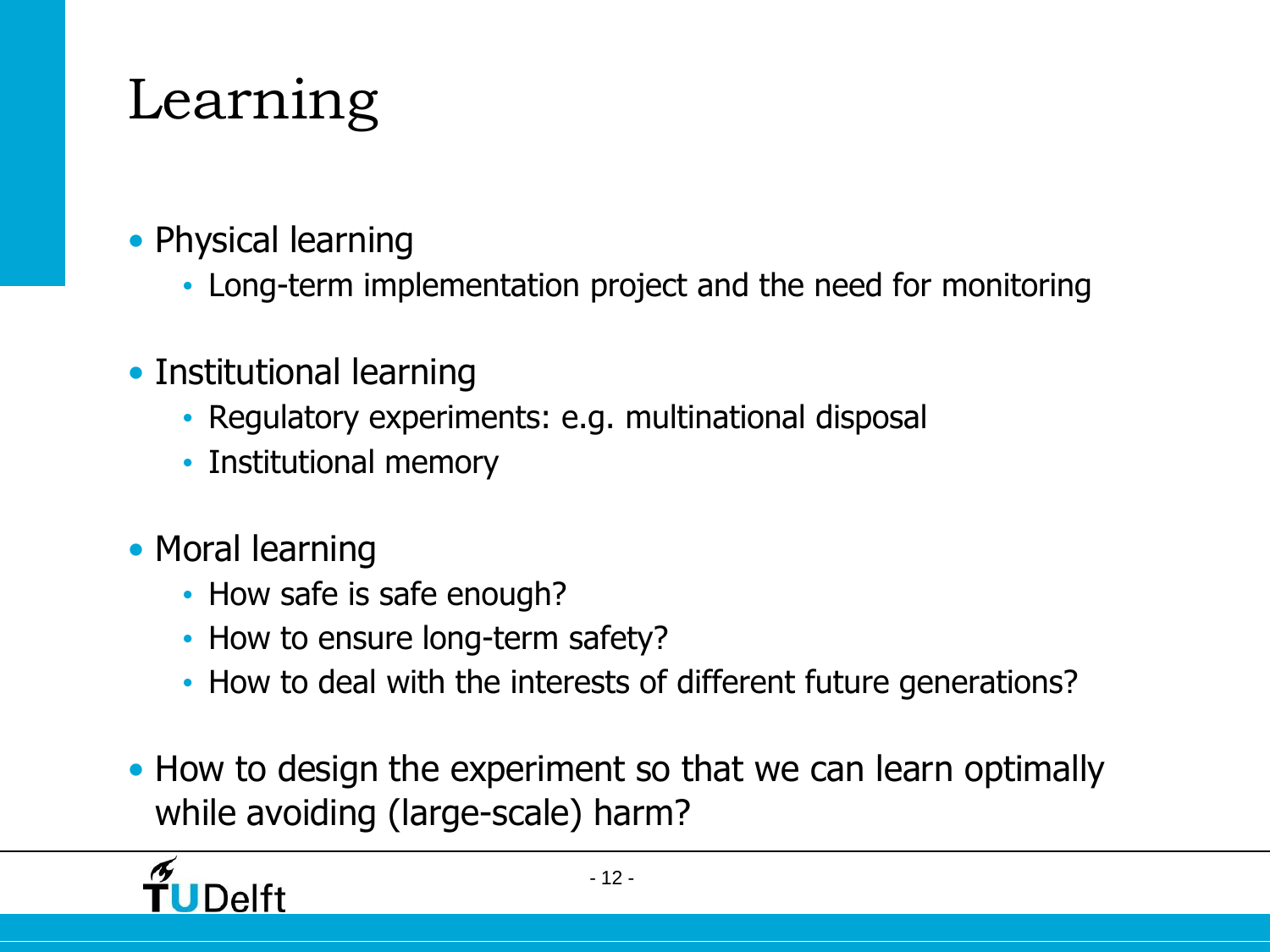## Reversibility

- Now often understood only as (technical) retrievability, but it is broader
- Looking through the lens of experimentation
	- How to stop the experiment
	- How to undo undesirable consequences

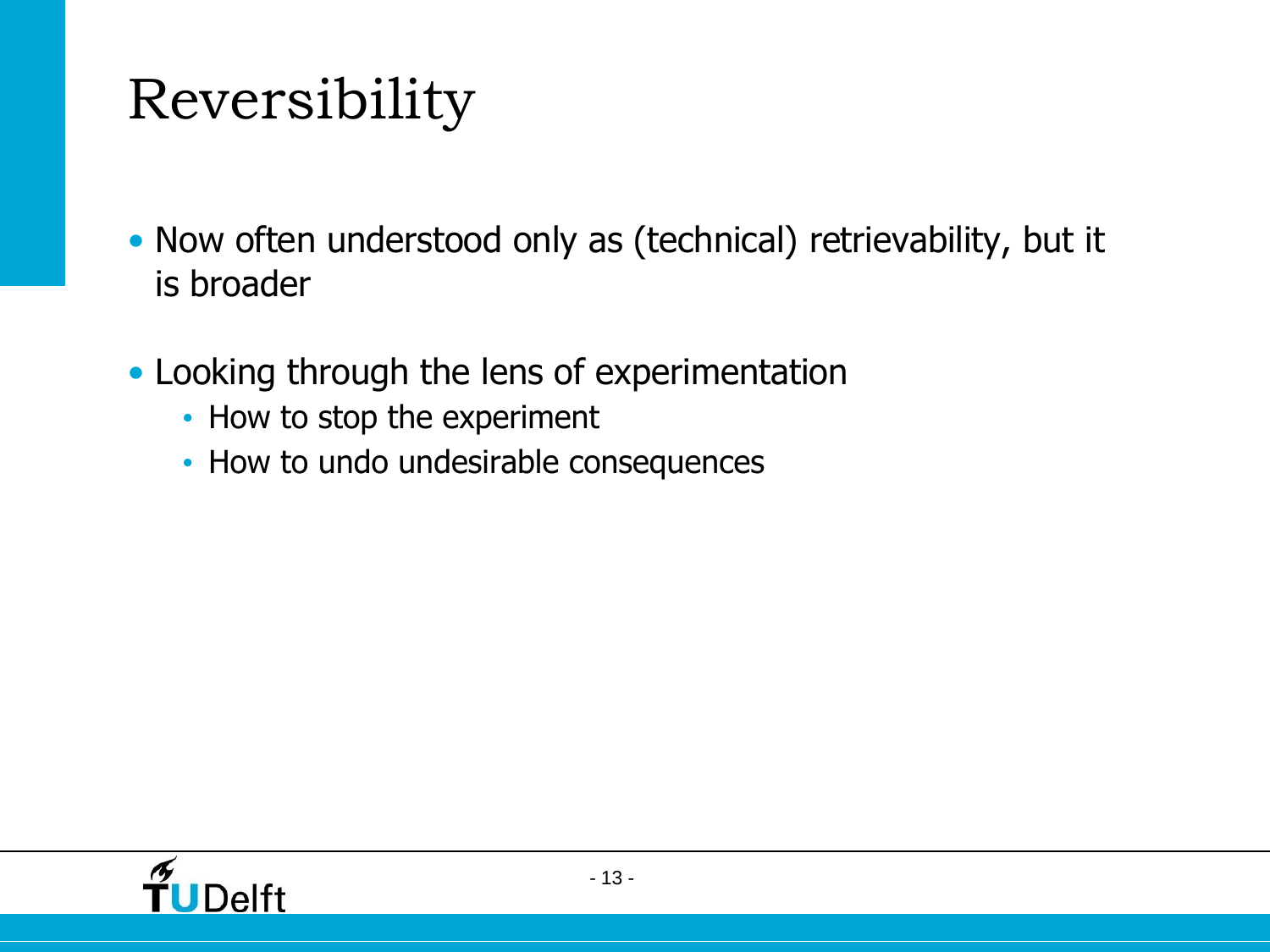## Stopping the experiment

• Completely stopping might not be possible

- But we can leave open the option to experiment with another technology for nuclear waste storage
- Avoid lock-in
- Keep open other options than deep geological disposal
	- Even if we now have reasons to believe that it may be the safest option in the long run

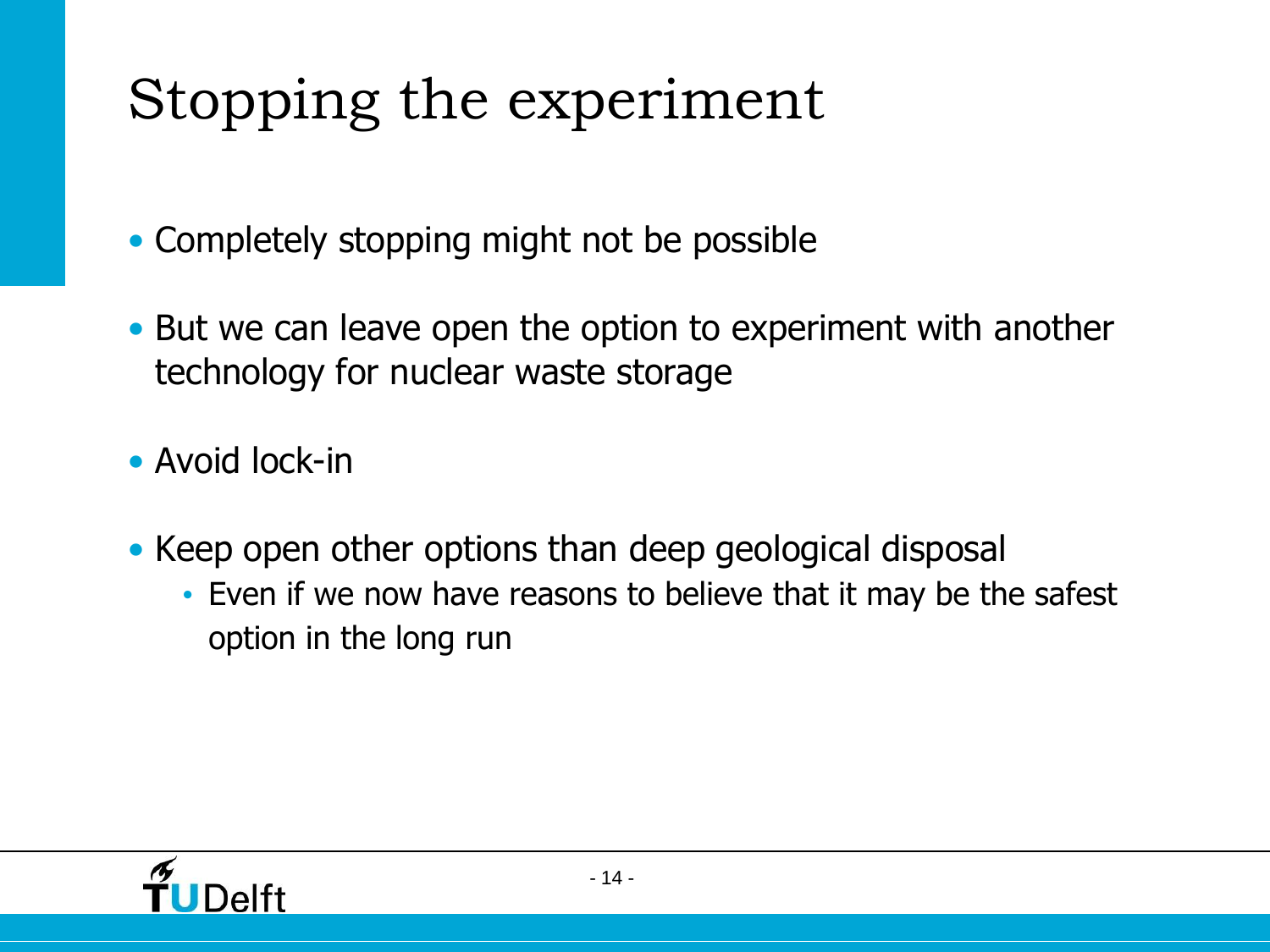## Undo consequences

• Four strategies for undoing consequences

- Remediation
- (Re)construction
- Containment
- Compensation
- In the long run, there may be irreversible consequences that cannot be undone: think of compensation in time!

J. P. Bergen. 2015. "Reversible Experiments: Putting Geological Disposal to the Test," *Science and Engineering Ethics*, vol. 22, no. 3, pp. 707–733.

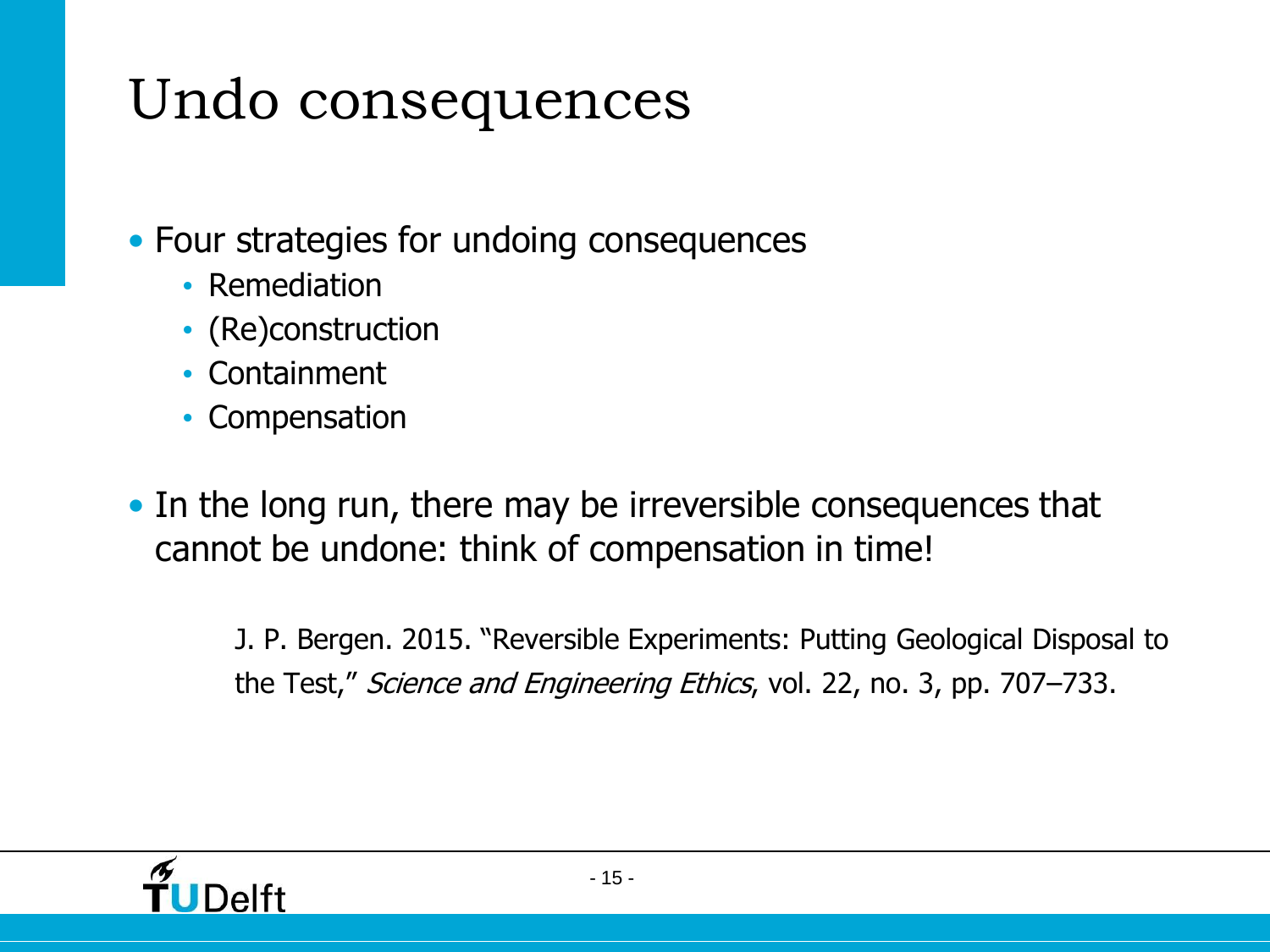## Justice: procedural and distributive

- 1) Spatial procedural justice
	- **Participation**
- 2) Spatial distributive justice
	- Acceptable levels of risks
	- **Compensation**
- 3) Temporal distributive justice
	- Intergenerational justice
	- Balancing the interests of different future generations

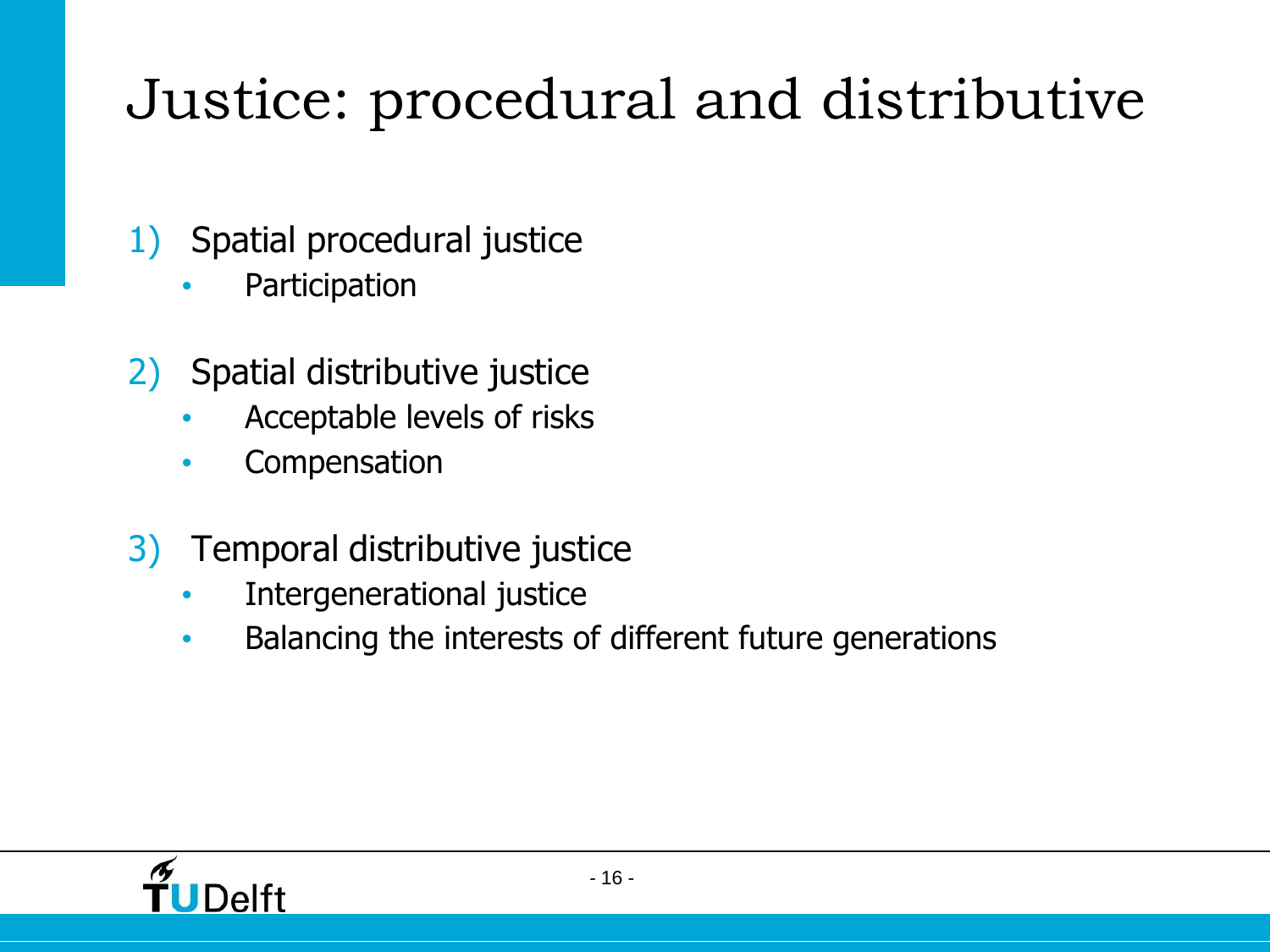## Participation

• Experiments on human subjects require informed consent

- Informed consent might be too strict to apply to collective (technological) risks
- At a minimum, we can expect that
	- Experimental subjects are informed
	- Risks are approved by democratically legitimized bodies
	- Experimental subjects can influence the setup, carrying out and stopping of the experiment
- The Swedish nuclear waste disposal is *de facto* a social experiment

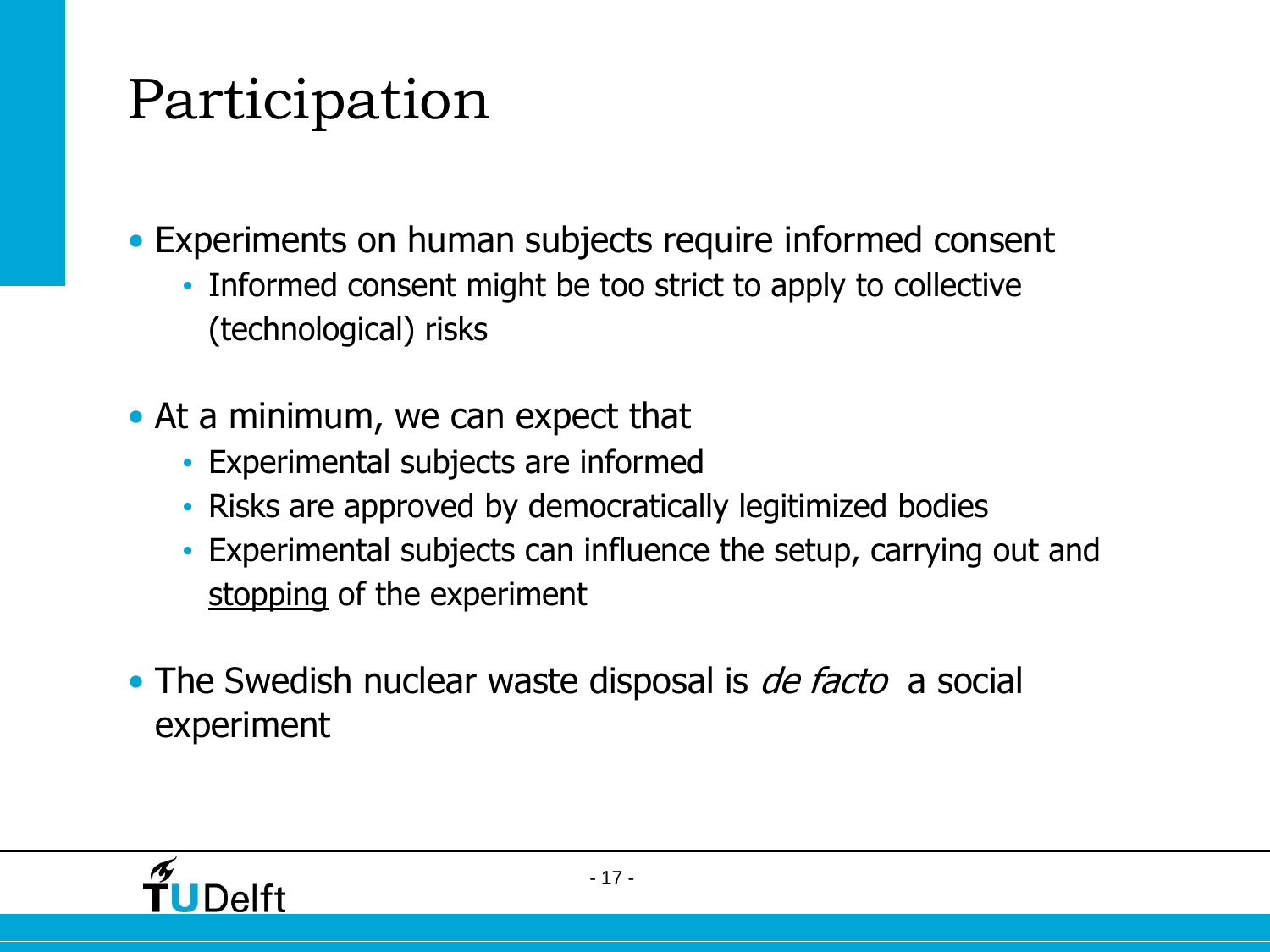#### Acceptable risks

• What level of risk should be acceptable in not only a legal/regulatory question

- There is an undeniable normative level
- Ethics of risk (and criteria for risk acceptability)
- When establishing that there are certain (acceptable) risks distributed unequally, this could be remedied differently
	- How to compensate, whom to compensate and when to compensate

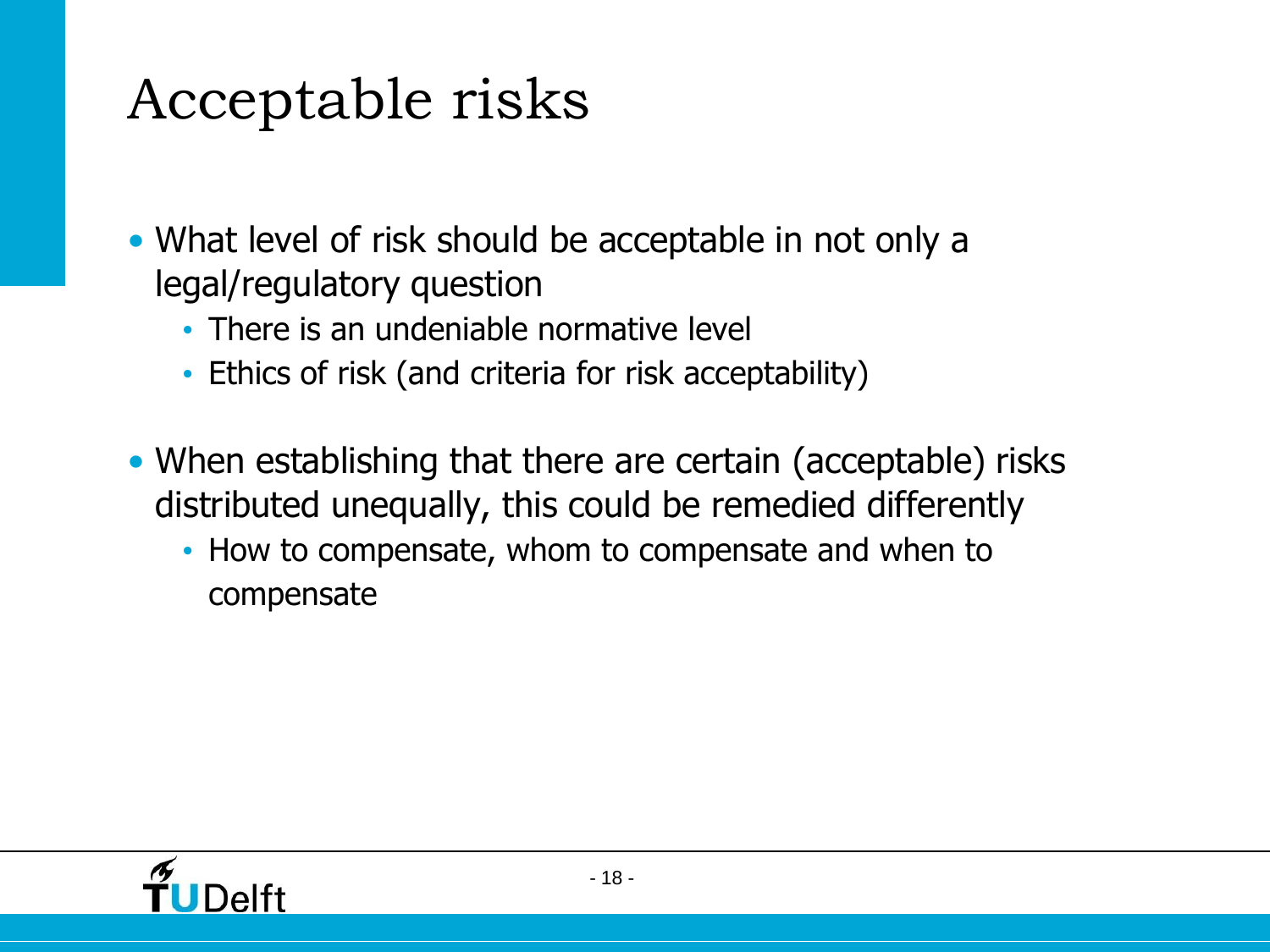## Intergenerational justice

- Often used as a phrase to establish there are intricate questions that we cannot deal with
- However, it has practical relevance for short-term and longterm regulatory purposes
- Early disposal with long monitory period has different intergenerational implications than late disposal
- How to establish long-term radiation protection standard for containment
	- E.g. EPA standards for the Yucca Mountain Repository

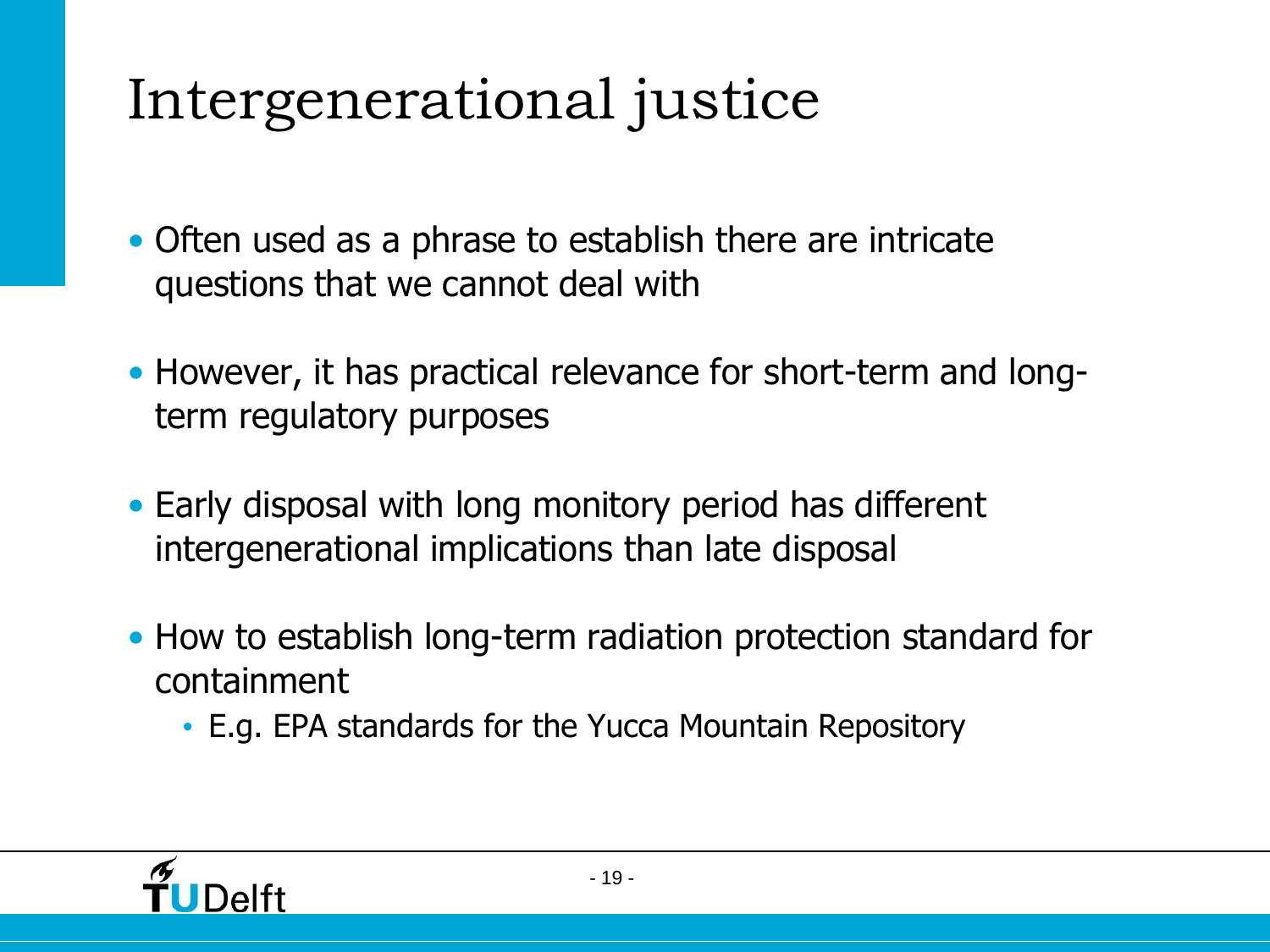# Part III: Multinational nuclear waste disposal as a social experiment

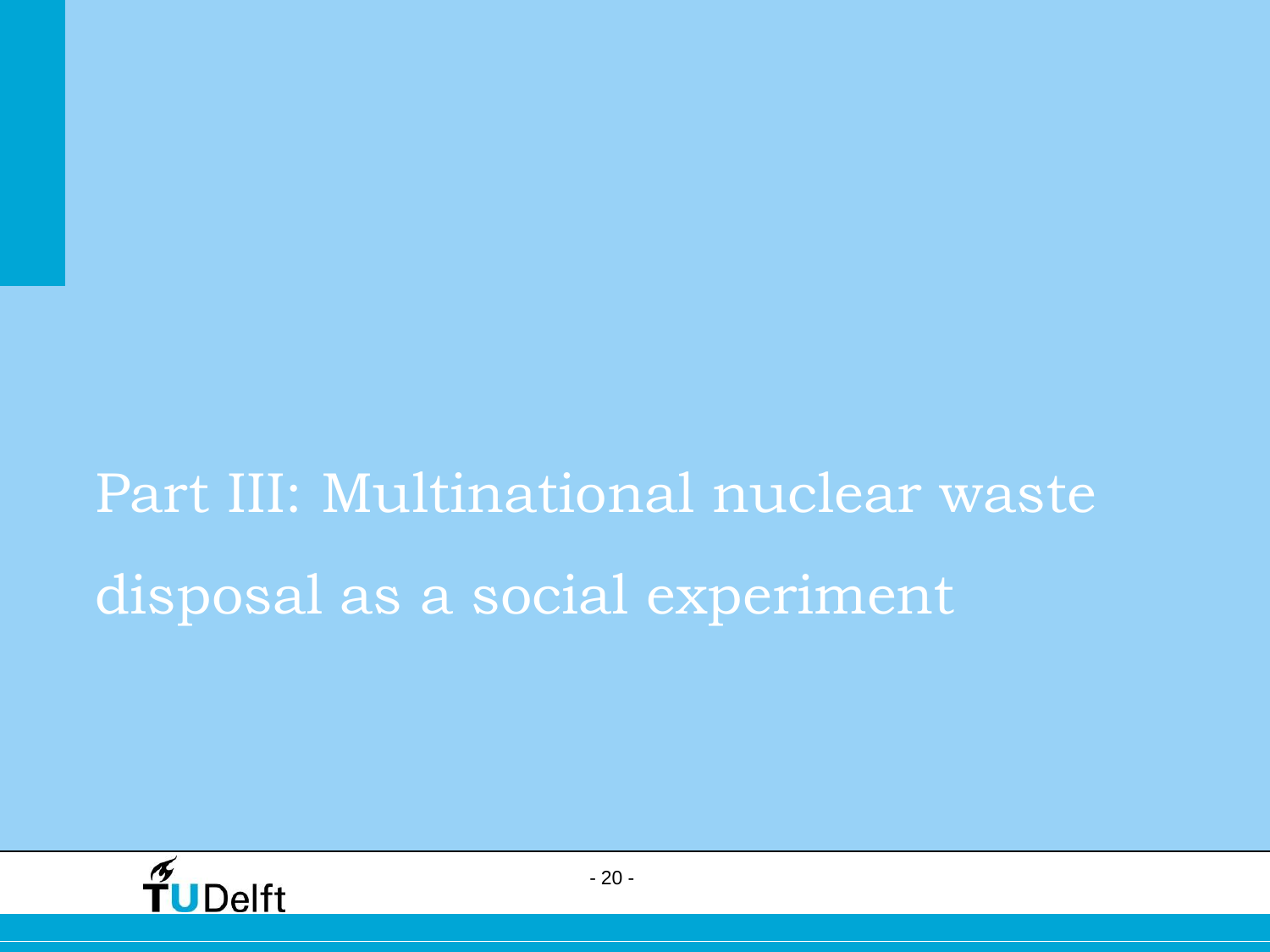## Multinational repositories

• In principle, nuclear waste disposal is a national responsibility

- But multinational collaborations are becoming increasingly relevant (both front-end and back-end of the fuel cycle)
- Dual track policy (EU Waste Directive 2011) allows for experimenting with European repositories
	- Experimentalist governance: a regulatory experiment
	- Perhaps also as a moral experiment (how to do it fairly in the short and long run?)

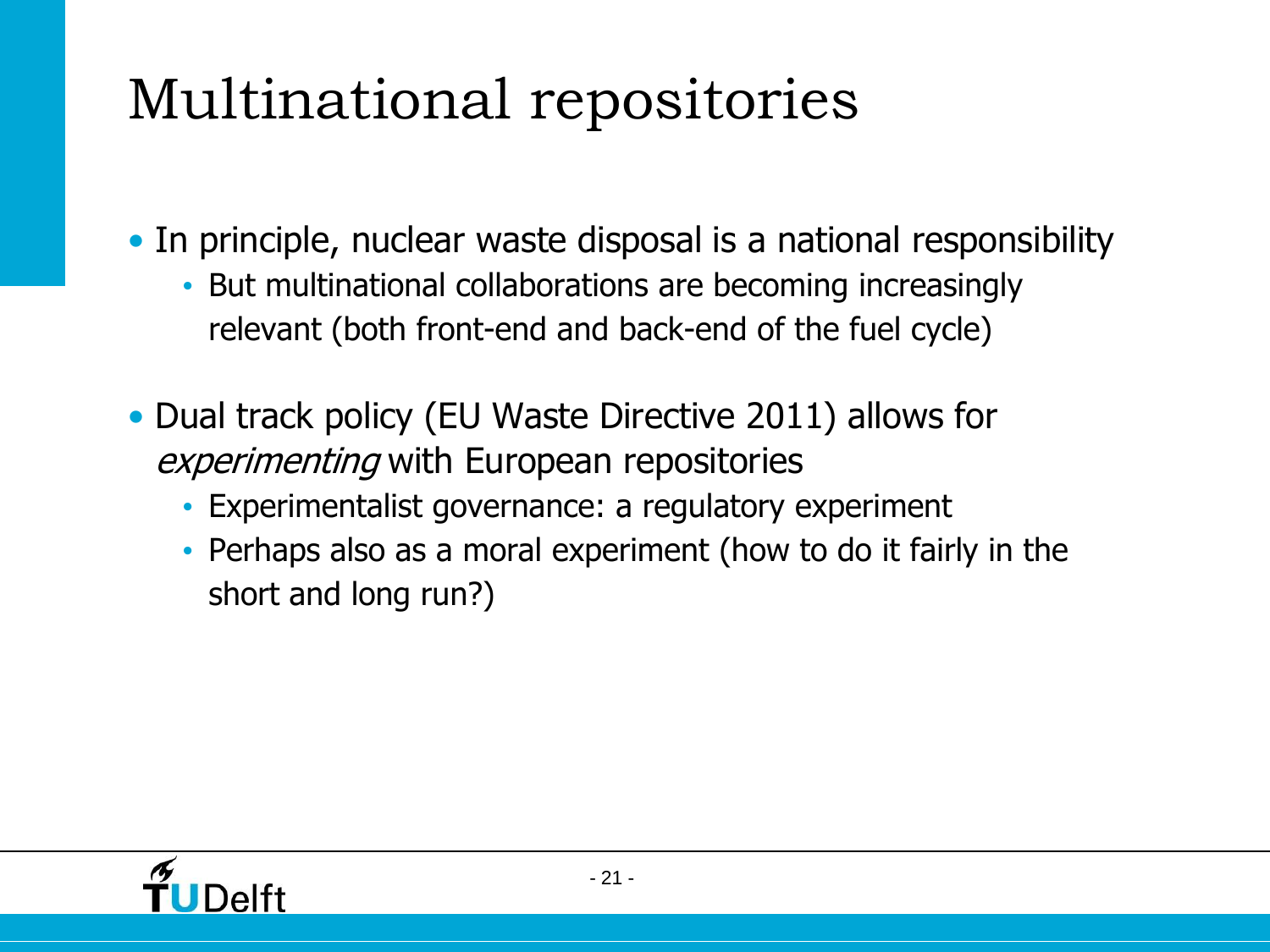#### What *experimentation* adds

- For establishing multinational disposal there is a strong emphasis on social acceptance
- Social acceptance is a necessary but NOT sufficient criterion
- Social experimentation framework helps us
	- Approach the problem as a continuous regulatory experiment
	- Address social and technical issues in conjunction
	- Address the intricate justice issues at hand (procedural international justice as well as intergenerational justice)

Taebi, B. 2012. Multinational nuclear waste repositories and their complex issues of justice. Ethics, Policy & Environment 15 (1): 57-62.

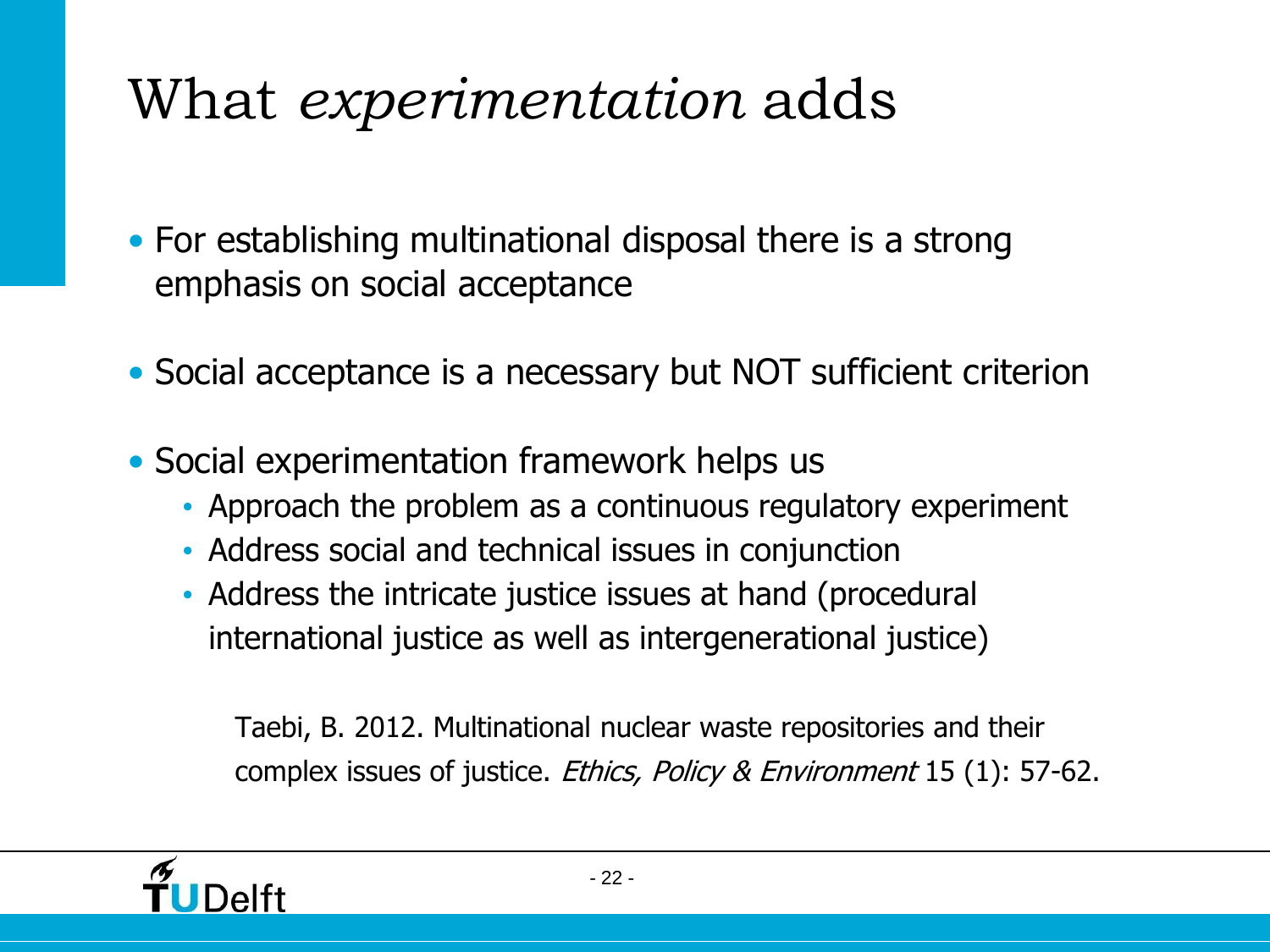## Conclusions

- Deliberately organizing nuclear waste disposal as a social experiments emphasize that project with major risk/impact
	- 1) Need to be evaluated from early stages of development
	- 2) And they need to be continuously evaluated
- More specifically, it could help us
	- Improve learning from the start
	- Recognize and communicate uncertainties, also to the public
	- Avoid lock-in into geological disposal as the only option
	- Allow regulatory experiments, also with multinational repositories
	- Address justice issues explicitly and from the start